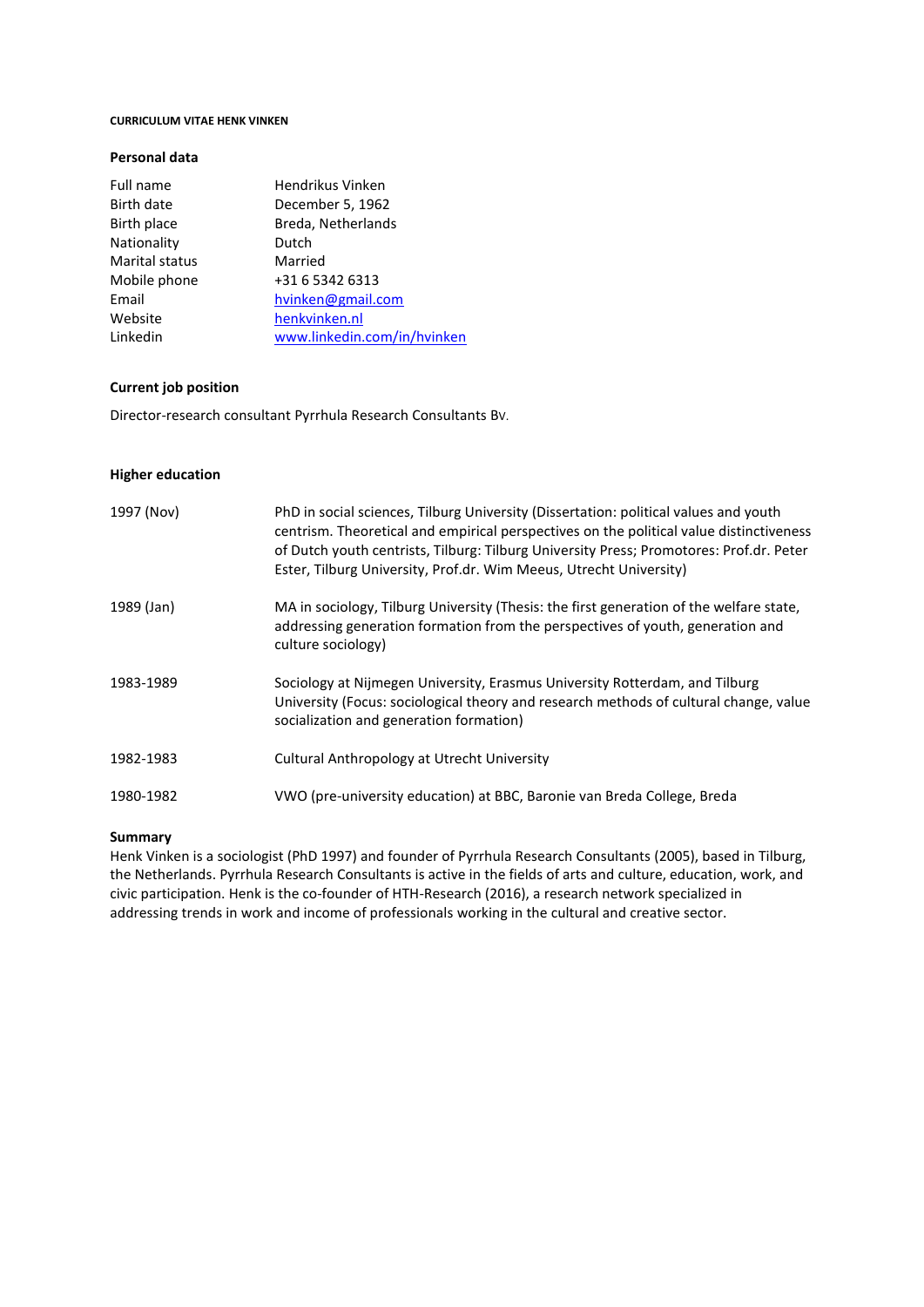#### **Research consultancy projects**

# Se[e henkvinken.nl/projects/](https://henkvinken.nl/projects)

#### Type of research consultancy projects

Basically two streams of projects related to the arts sector emerge from my research activities since 2010: 1) Trend analyses of work and income related to issues of fair practice in different professions in the cultural and creative sector; 2) Monitoring state-of-the-art in the cultural sector at the national level (project leader of the first national Cultural Index), the provincial, and the local level.

# Major clients of these projects

Ministry of OCW, national cultural funds ( e.g. Mondriaan Fund, FPK, Performing Arts Fund), national cultural knowledge institutes (Boekmanstichting, LKCA), Platform ACCT, Kunstenbond, Kunsten '92, sector organizations (e.g. VLAM21 for organizers in the literature field, DuPho for photography, NVJ and NVF for media workers, ACT, Acteursbelangen for actors, PAM for screen writers, directors, and actors, BKNL for visual artists), and provincial governments and governmental bodies in the art fields such as Kunstloc Brabant, Cultuur Oost, KZS, Kenniscentrum Zeeuwse Samenleving and in the heritage sector, such as OPEN and Erfgoedhuis Zuid-Holland.

#### Main partners in the projects

IVA Data, Het PON & Telos, Boekmanstichting, SiRM, and several sector organizations (e.g. the Groot Reuvensoverleg and Archeologie 3.0 for archeologists or PvFM, the Platform Freelancers Musicians for classical musicians) and national copy right organizations (such as Lira and Pictoright). Key for the success of these research consultancy projects is the involvement of sector experts as co-researchers.

| <b>Job positions</b>         |                                                                                                                                         |
|------------------------------|-----------------------------------------------------------------------------------------------------------------------------------------|
| 2016-present                 | HTH Research, Tilburg (co-founder/researcher)                                                                                           |
| 2005-present                 | Pyrrhula Research Consultants, Tilburg (founder/director-research consultant)                                                           |
| 2016 (April-May)             | School of Sociology, Rikkyo University, Tokyo, Japan (visiting professor)                                                               |
| 2014 (Feb-Dec)               | LKCA, National Centre of Expertise for Cultural Education and Amateur Arts (senior<br>research consultant)                              |
| 2010-2011                    | RdMC, Ruud de Moor Centre, Open University Nederland, Heerlen (associate<br>professor)                                                  |
| 2009 (Feb-Jul)               | DANS, Data Archiving and Networked Services, The Hague (project manager)                                                                |
| 2008 (Sep)                   | Institute of Social Sciences, Chuo University, Tokyo, Japan (visiting professor)                                                        |
| $2007 (Nov) -$<br>2008 (Aug) | Department of Cultural Research, National Museum of Ethnology (Minpaku), Osaka,<br>Japan (visiting professor)                           |
| 2005-2009                    | OSA, Institute for Labour Studies, Utrecht University (fellow)                                                                          |
| 2005-2008                    | ECCS, European Centre for Comparative Surveys, Mannheim, Germany (fellow)                                                               |
| 2005-2006                    | Department of Sociology, Komazawa University, Tokyo, Japan (visiting professor)                                                         |
| 2004 (Apr-Jul)               | School of Sociology, Kwansei Gakuin University, Nishinomiya, Hyogo, Japan (visiting<br>professor)                                       |
| 2001 (Jun-Aug)               | CPS, Center for Political Studies, ISR, Institute for Social Research, University of<br>Michigan, Ann Arbor, MI, USA (visiting scholar) |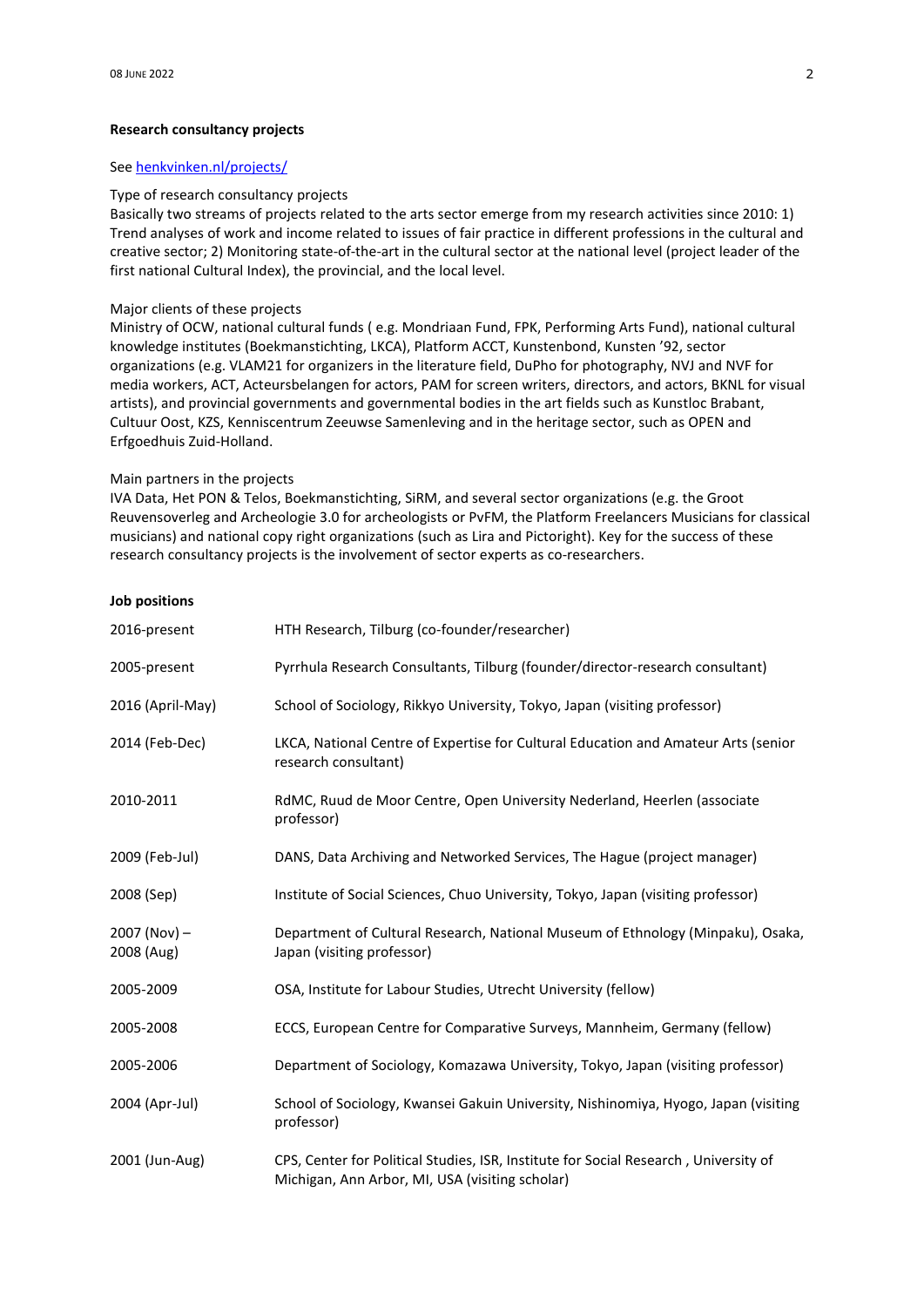| 2000-2004       | IRIC, Institute for Research on Intercultural Cooperation, Tilburg (director)                                                                                                                                                                                           |
|-----------------|-------------------------------------------------------------------------------------------------------------------------------------------------------------------------------------------------------------------------------------------------------------------------|
| 1999 (Jun-Jul)  | NIES, National Institute of Environmental Studies, Tsukuba Science City, Ibaraki,<br>Japan (visiting scholar)                                                                                                                                                           |
| 1999 (May)      | FB Soziologie, University of Konstanz, Konstanz, Germany (visiting scholar)                                                                                                                                                                                             |
| 1999-2005       | Globus, Institute for Globalization and Sustainable Development, Tilburg University<br>(fellow)                                                                                                                                                                         |
| 1992 (Nov)      | FB Erziehungswissenschaften, Siegen University, Siegen, Germany (visiting scholar)                                                                                                                                                                                      |
| 1991-1998       | IVA, Institute for Social Research, Tilburg University (research consultant, later senior<br>research consultant)                                                                                                                                                       |
| 1990-1994       | Research Program SOCON, Social and Cultural Developments in the Netherlands, and<br>EVS, European Values Studies, Faculty of Social and Behavioural Sciences, Tilburg<br>University (participating researcher)                                                          |
| 1990-1991       | Faculty of Social and Behavioural Sciences, Department of Sociology, Tilburg<br>University (lecturer)                                                                                                                                                                   |
| 1989-1990       | IVA (fellow within the framework of alternative national service)                                                                                                                                                                                                       |
| 1988-1989       | CVC, Center for Culture Studies, Alphen (co-founder, fellow)                                                                                                                                                                                                            |
| <b>Teaching</b> |                                                                                                                                                                                                                                                                         |
| 2016            | Introduction to life course sociology, Rikkyo University, Tokyo, Japan                                                                                                                                                                                                  |
| 2008-2009       | Minor 'personal and professional development' (module 'culture'), Fontys University,<br>Eindhoven/Tilburg                                                                                                                                                               |
| 2008            | Comparing cultures, Institute of Social Sciences, Chuo University, Tokyo, Japan                                                                                                                                                                                         |
| 2005-2006       | Political socialization, Department Political Science, Leiden University                                                                                                                                                                                                |
| 2003-2004       | International communication and cross-cultural research methods, School of<br>Sociology, Kwansei Gakuin University, Nishinomiya, Hyogo, Japan                                                                                                                           |
| 2003-2007       | Cultures, communications, and generations, Masters International Communication<br>Management (MICM), Hogeschool Utrecht, University of Applied Sciences (FCJ,<br>Communication and Journalism) & The Hague Universities of Professional Education,<br>Utrecht/The Hague |
| 2001-2003       | Culture and future orientations, Faculty of Social and Behavioural Sciences,<br>Department Policy and Organisation Sciences, Tilburg University                                                                                                                         |
| 1999-2000       | Generations in the 20th century, Senior Citizen Academy Noord-Brabant, Tilburg                                                                                                                                                                                          |
| 1999-2000       | Generation sociology, Department of Sociology, Erasmus University Rotterdam                                                                                                                                                                                             |
| 1998-1999       | Generation sociology, Department of Public Policy Studies, Leiden University                                                                                                                                                                                            |
| 1998-1999       | Methods in social sciences, Faculty of Social and Behavioural Sciences, Department<br>of Methodology, Tilburg University                                                                                                                                                |